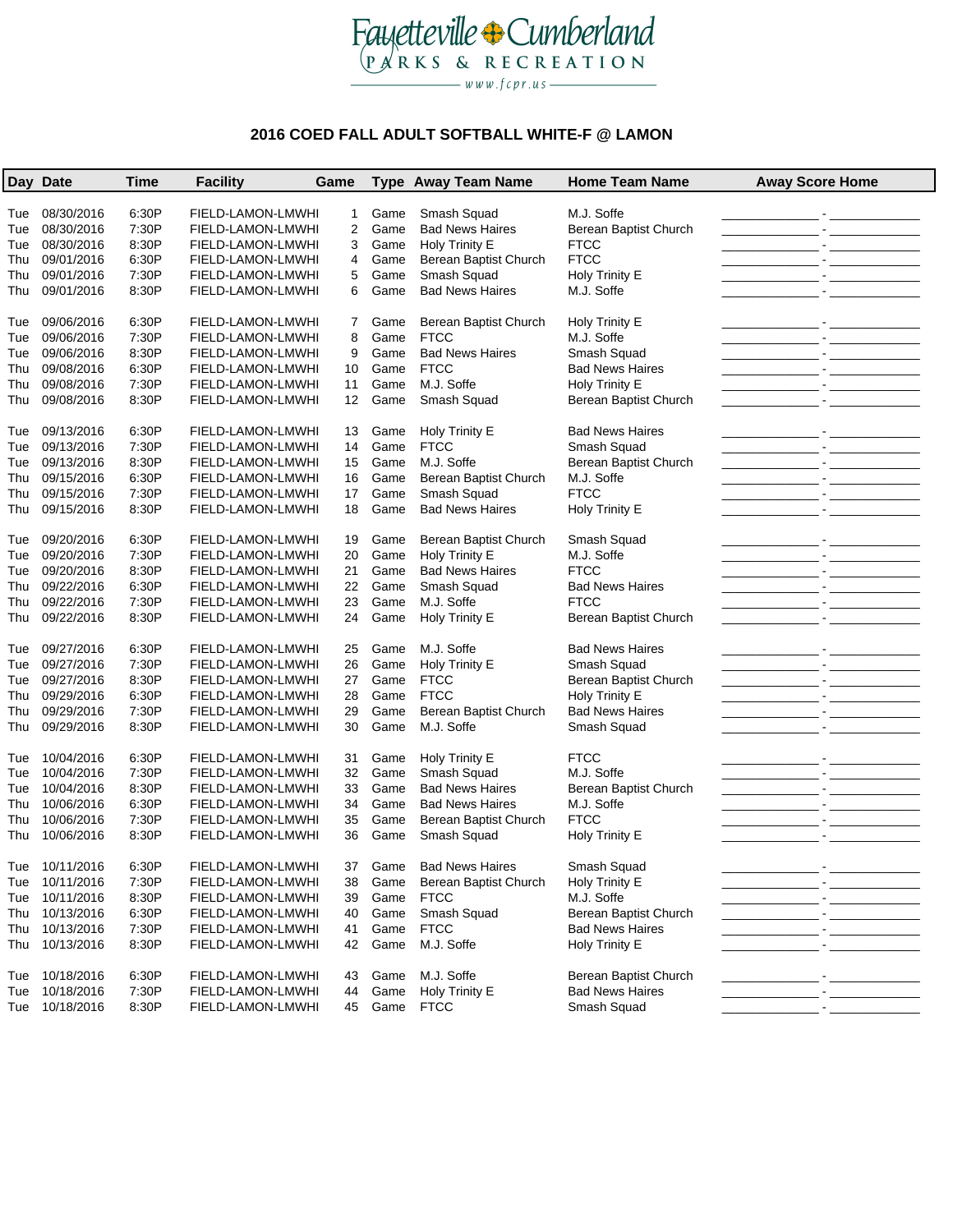### **2016 COED FALL ADULT SOFTBALL WHITE-F @ LAMON**

#### Schedule Comments:

I

- 1. "Is the game rained out?" Text "fcprd" to "84483" to sign up for text alerts...or you can call 306-7325
- 2. Want to be an official? Email: ern757@nc.rr.com
- 3. Check us out on the web: www.fcpr.us; facebook.com/fcpr.us; twitter.com/parksrecreation
- 4. Registration Dates:

 Adult Winter Basketball is October - November Adult Spring Softball is January - February Adult Summer Basketball: April - May Adult Flag Football: January - February Adult Soccer: January - February Adult Volleyball: July - August

Add'l Comments: In case of inclement weather, please call 306-7325 for the status of your game. Text "fcprd" to 84483 to register for text alerts.

### **LEAGUE TEAM LISTING**

|   | <b>Stnd Team Team Name</b> |
|---|----------------------------|
|   |                            |
|   | Smash Squad                |
| 2 | M.J. Soffe                 |
| 3 | <b>FTCC</b>                |
| 4 | Berean Baptist Church      |
| 5 | <b>Bad News Haires</b>     |
| 6 | Holy Trinity E             |
|   |                            |

## **LEAGUE FACILITY LISTING**

| <b>Facility</b>   | <b>Type</b>                |                                                                                             | <b>Facility Id</b>   |  |  |  |
|-------------------|----------------------------|---------------------------------------------------------------------------------------------|----------------------|--|--|--|
| FIELD-LAMON-LMWHI | <b>Athletic Ballfields</b> | Lamon Street Park<br><b>Lamon Street Park</b><br>220 Lamon Street<br>Fayetteville, NC 28301 | Lamon Park White Fld |  |  |  |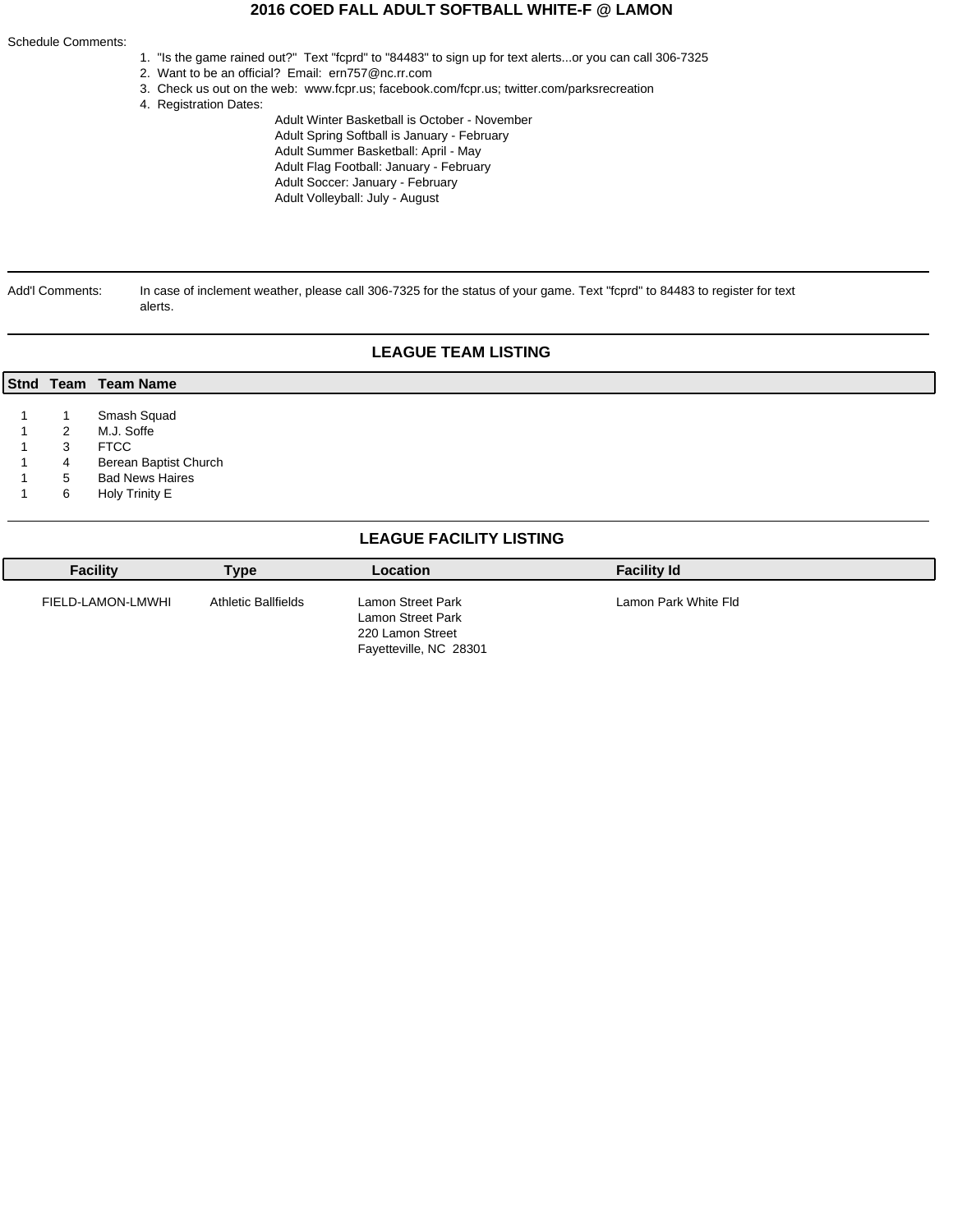

# **2016 COED FALL ADULT SOFTBALL BLUE FD @ LAMON**

| Day        | <b>Date</b>              | <b>Time</b>    | <b>Facility</b>                        | Game           |              | <b>Type Away Team Name</b>                 | <b>Home Team Name</b>          | <b>Away Score Home</b>                                       |
|------------|--------------------------|----------------|----------------------------------------|----------------|--------------|--------------------------------------------|--------------------------------|--------------------------------------------------------------|
|            | 08/30/2016               | 6:30P          |                                        | $\mathbf{1}$   | Prac         |                                            |                                |                                                              |
| Tue<br>Tue | 08/30/2016               | 7:30P          | FIELD-LAMON-LMBLU<br>FIELD-LAMON-LMBLU | 2              | Prac         | Bomb Squad<br><b>Cumberland Motor Work</b> | Cutting Up<br>Cape Fear Valley |                                                              |
| Thu        | 09/01/2016               | 6:30P          | FIELD-LAMON-LMBLU                      | 3              | Prac         | Cape Fear Valley                           | Bomb Squad                     |                                                              |
| Thu        | 09/01/2016               | 7:30P          | FIELD-LAMON-LMBLU                      | 4              | Prac         | <b>Cutting Up</b>                          | Terminators                    |                                                              |
|            |                          |                |                                        |                |              |                                            |                                |                                                              |
| Tue        | 09/06/2016               | 6:30P          | FIELD-LAMON-LMBLU                      | 5              | Prac         | Terminators                                | Cape Fear Valley               |                                                              |
| Tue        | 09/06/2016               | 7:30P          | FIELD-LAMON-LMBLU                      | 6              | Prac         | <b>Bomb Squad</b>                          | <b>Cumberland Motor Work</b>   |                                                              |
| Thu        | 09/08/2016               | 6:30P          | FIELD-LAMON-LMBLU                      | $\overline{7}$ | Prac         | Terminators                                | <b>Cumberland Motor Work</b>   |                                                              |
| Thu        | 09/08/2016               | 7:30P          | FIELD-LAMON-LMBLU                      | 8              | Prac         | Cutting Up                                 | Cape Fear Valley               |                                                              |
|            |                          |                |                                        |                |              |                                            |                                |                                                              |
| Tue        | 09/13/2016               | 6:30P          | FIELD-LAMON-LMBLU                      | 9              | Prac         | Bomb Squad                                 | Terminators                    |                                                              |
| Tue        | 09/13/2016               | 7:30P          | FIELD-LAMON-LMBLU                      | 10             | Prac         | <b>Cumberland Motor Work</b>               | <b>Cutting Up</b>              |                                                              |
| Thu        | 09/15/2016               | 6:30P          | FIELD-LAMON-LMBLU                      | 11             | Game         | <b>Cutting Up</b>                          | <b>Cumberland Motor Work</b>   |                                                              |
| Thu        | 09/15/2016               | 7:30P          | FIELD-LAMON-LMBLU                      | 12             | Game         | Terminators                                | <b>Bomb Squad</b>              |                                                              |
| Tue        | 09/20/2016               | 6:30P          | FIELD-LAMON-LMBLU                      | 13             | Game         | Cape Fear Valley                           | Cutting Up                     | $  -$                                                        |
| Tue        | 09/20/2016               | 7:30P          | FIELD-LAMON-LMBLU                      | 14             | Game         | <b>Cumberland Motor Work</b>               | Terminators                    |                                                              |
| Thu        | 09/22/2016               | 6:30P          | FIELD-LAMON-LMBLU                      | 15             | Game         | <b>Cumberland Motor Work</b>               | <b>Bomb Squad</b>              |                                                              |
| Thu        | 09/22/2016               | 7:30P          | FIELD-LAMON-LMBLU                      | 16             | Game         | Cape Fear Valley                           | Terminators                    |                                                              |
|            |                          |                |                                        |                |              |                                            |                                |                                                              |
| Tue        | 09/27/2016               | 6:30P          | FIELD-LAMON-LMBLU                      | 17             | Game         | Cape Fear Valley                           | <b>Cumberland Motor Work</b>   |                                                              |
| Tue        | 09/27/2016               | 7:30P          | FIELD-LAMON-LMBLU                      | 18             | Game         | <b>Bomb Squad</b>                          | Cutting Up                     |                                                              |
| Thu        | 09/29/2016               | 6:30P          | FIELD-LAMON-LMBLU                      | 19             | Game         | Cape Fear Valley                           | <b>Bomb Squad</b>              |                                                              |
| Thu        | 09/29/2016               | 7:30P          | FIELD-LAMON-LMBLU                      | 20             | Game         | Terminators                                | Cutting Up                     |                                                              |
|            |                          |                |                                        |                |              |                                            |                                |                                                              |
| Tue        | 10/04/2016               | 6:30P          | FIELD-LAMON-LMBLU                      | 21             | Game         | <b>Cumberland Motor Work</b>               | Cape Fear Valley               |                                                              |
| Tue        | 10/04/2016               | 7:30P<br>6:30P | FIELD-LAMON-LMBLU                      | 22             | Game<br>Game | Cutting Up                                 | <b>Bomb Squad</b>              |                                                              |
| Thu<br>Thu | 10/06/2016<br>10/06/2016 | 7:30P          | FIELD-LAMON-LMBLU<br>FIELD-LAMON-LMBLU | 23<br>24       | Game         | Cutting Up<br>Cape Fear Valley             | Terminators<br>Bomb Squad      |                                                              |
|            |                          |                |                                        |                |              |                                            |                                |                                                              |
| Tue        | 10/11/2016               | 6:30P          | FIELD-LAMON-LMBLU                      | 25             | Game         | <b>Bomb Squad</b>                          | <b>Cumberland Motor Work</b>   | <u> 1989 - Johann Barbara, martxa eta idazlea (h. 1989).</u> |
| Tue        | 10/11/2016               | 7:30P          | FIELD-LAMON-LMBLU                      | 26             | Game         | Terminators                                | Cape Fear Valley               |                                                              |
| Thu        | 10/13/2016               | 6:30P          | FIELD-LAMON-LMBLU                      | 27             | Game         | <b>Cutting Up</b>                          | Cape Fear Valley               |                                                              |
| Thu        | 10/13/2016               | 7:30P          | FIELD-LAMON-LMBLU                      | 28             | Game         | Terminators                                | <b>Cumberland Motor Work</b>   |                                                              |
|            |                          |                |                                        |                |              |                                            |                                |                                                              |
| Tue        | 10/18/2016               | 6:30P          | FIELD-LAMON-LMBLU                      | 29             | Game         | <b>Cumberland Motor Work</b>               | Cutting Up                     |                                                              |
| Tue        | 10/18/2016               | 7:30P          | FIELD-LAMON-LMBLU                      | 30             | Game         | <b>Bomb Squad</b>                          | Terminators                    |                                                              |
| Thu        | 10/20/2016               | 6:30P          | FIELD-LAMON-LMBLU                      | 31             | Game         | Terminators                                | <b>Bomb Squad</b>              |                                                              |
| Thu        | 10/20/2016               | 7:30P          | FIELD-LAMON-LMBLU                      | 32             | Game         | Cutting Up                                 | <b>Cumberland Motor Work</b>   |                                                              |
| Tue        | 10/25/2016               | 6:30P          | FIELD-LAMON-LMBLU                      | 33             | Game         | <b>Cumberland Motor Work</b>               | Terminators                    |                                                              |
| Tue        | 10/25/2016               | 7:30P          | FIELD-LAMON-LMBLU                      | 34             | Game         | Cape Fear Valley                           | Cutting Up                     |                                                              |
| Thu        | 10/27/2016               | 6:30P          | FIELD-LAMON-LMBLU                      | 35             | Game         | Cape Fear Valley                           | Terminators                    |                                                              |
| Thu        | 10/27/2016               | 7:30P          | FIELD-LAMON-LMBLU                      | 36             | Game         | <b>Cumberland Motor Work</b>               | <b>Bomb Squad</b>              |                                                              |
|            |                          |                |                                        |                |              |                                            |                                |                                                              |
| Tue        | 11/01/2016               | 6:30P          | FIELD-LAMON-LMBLU                      | 37             | Game         | Cape Fear Valley                           | Bomb Squad                     |                                                              |
| Tue        | 11/01/2016               | 7:30P          | FIELD-LAMON-LMBLU                      | 38             | Game         | Terminators                                | Cutting Up                     |                                                              |
| Thu        | 11/03/2016               | 6:30P          | FIELD-LAMON-LMBLU                      | 39             | Game         | Cutting Up                                 | Bomb Squad                     |                                                              |
|            | Thu 11/03/2016           | 7:30P          | FIELD-LAMON-LMBLU                      | 40             | Game         | Cape Fear Valley                           | <b>Cumberland Motor Work</b>   | _- __                                                        |